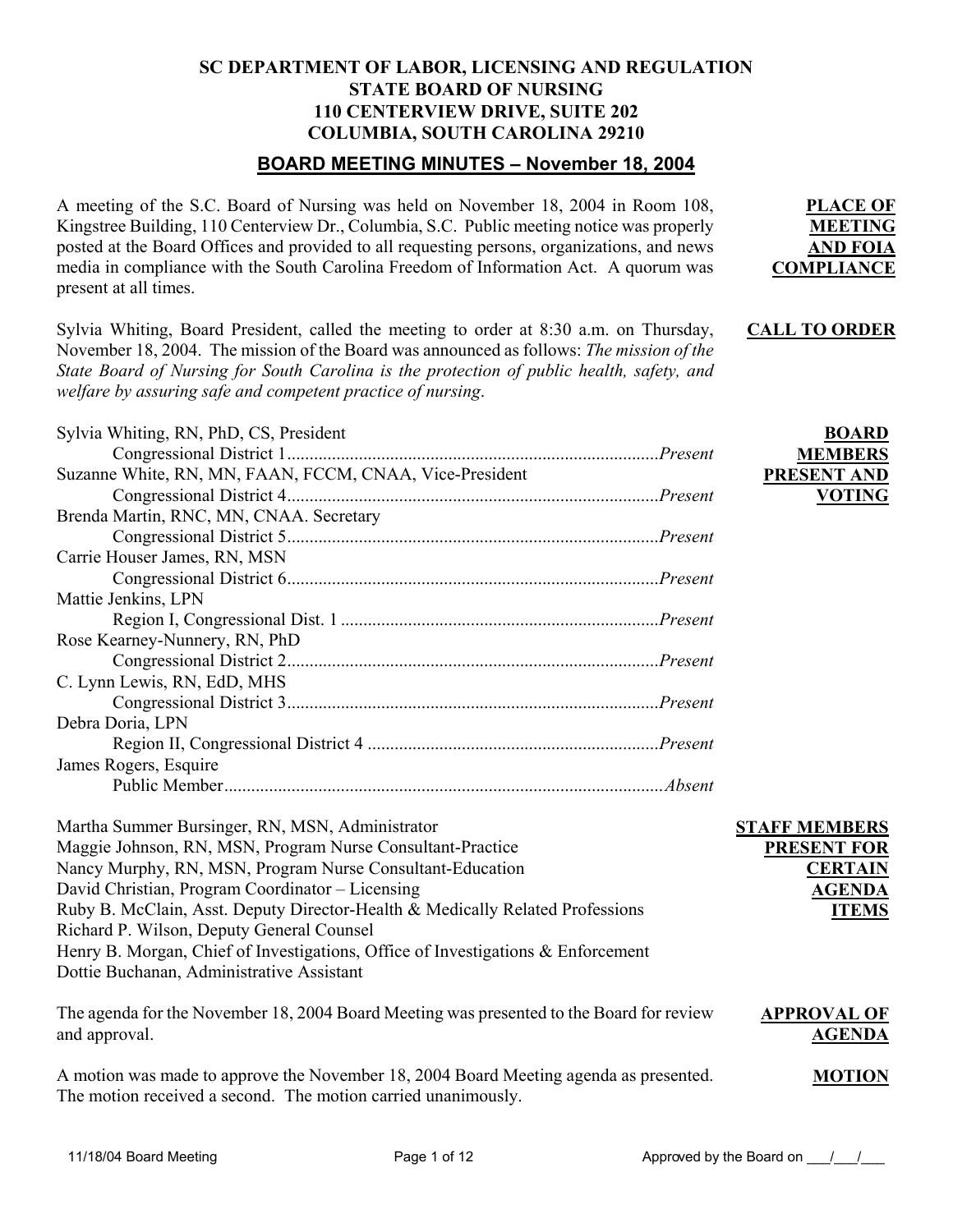The following items were adopted on the consent agenda:

|          |                                                                                                                                                                                         | <b>CONSENT</b>       |  |  |  |  |
|----------|-----------------------------------------------------------------------------------------------------------------------------------------------------------------------------------------|----------------------|--|--|--|--|
| C1.1     | <b>Oklahoma Medication Aides</b>                                                                                                                                                        | <b>AGENDA</b>        |  |  |  |  |
| C1.2     | Iowa Health Workforce Projections 2002-2012                                                                                                                                             |                      |  |  |  |  |
| C4.1     | NCLEX RN/PN - Summary Statistics for July 1 through September 30, 2004                                                                                                                  |                      |  |  |  |  |
| C4.2     | USC Aiken-Associate Degree Nursing Program Closing                                                                                                                                      |                      |  |  |  |  |
| C4.3     | Cherokee Technology Ctr School of Practical Nursing - Program Status                                                                                                                    |                      |  |  |  |  |
| C5.1     | <b>Summary Statistics on Advanced Practice</b>                                                                                                                                          |                      |  |  |  |  |
| C5.2     | <b>Advanced Practice Committee Meeting Minutes</b>                                                                                                                                      |                      |  |  |  |  |
| C5.3     | August 19, 2004 Nursing Practice and Standards Committee Minutes                                                                                                                        |                      |  |  |  |  |
| C5.4     | Denial of 45-Mile Waiver from Board of Medical Examiners                                                                                                                                |                      |  |  |  |  |
| C6.1     | October 7, 2004 Disciplinary Review Committee (DRC) Minutes                                                                                                                             |                      |  |  |  |  |
| C6.2     | September 20, 2004 Investigative Review Committee (IRC) Minutes                                                                                                                         |                      |  |  |  |  |
| C6.3     | Unlicensed Practice (Not Appearing)                                                                                                                                                     |                      |  |  |  |  |
| C6.4     | <b>Compliance Statistics</b>                                                                                                                                                            |                      |  |  |  |  |
| C6.5     | Panel Member Approval                                                                                                                                                                   |                      |  |  |  |  |
| C7.1     | <b>Information: Licensure Statistics</b>                                                                                                                                                |                      |  |  |  |  |
| C7.2     | Ratification: Licensure Recommendations                                                                                                                                                 |                      |  |  |  |  |
|          |                                                                                                                                                                                         |                      |  |  |  |  |
|          | A motion was made to adopt the Consent Agenda. The motion received a second.<br>The                                                                                                     | <b>MOTION</b>        |  |  |  |  |
|          | motion carried.                                                                                                                                                                         |                      |  |  |  |  |
|          |                                                                                                                                                                                         |                      |  |  |  |  |
|          | Henry B. Morgan, Chief of Investigations, Office of Investigations and Enforcement, Division                                                                                            |                      |  |  |  |  |
|          | of General Counsel, explained that some complaints have been entered as coming from an                                                                                                  |                      |  |  |  |  |
|          | individual instead of a facility. This entry process will be corrected and reflected on future                                                                                          |                      |  |  |  |  |
| reports. |                                                                                                                                                                                         |                      |  |  |  |  |
|          |                                                                                                                                                                                         |                      |  |  |  |  |
|          | The minutes of the September 23-24, 2004 Board Meeting were presented to the Board for                                                                                                  | <b>APPROVAL OF</b>   |  |  |  |  |
|          | review and approval.                                                                                                                                                                    | <b>MINUTES</b>       |  |  |  |  |
|          |                                                                                                                                                                                         |                      |  |  |  |  |
|          | A motion was made to approve the September 23-24, 2004 Board Meeting minutes with                                                                                                       | <b>MOTION</b>        |  |  |  |  |
|          | amendments. The motion received a second. The motion carried unanimously.                                                                                                               |                      |  |  |  |  |
|          | The Board reviewed cases and recommendations from the disciplinary hearing panels.                                                                                                      | <b>CERTIFIED</b>     |  |  |  |  |
|          |                                                                                                                                                                                         | <b>PANEL REPORTS</b> |  |  |  |  |
|          |                                                                                                                                                                                         |                      |  |  |  |  |
|          | (B) Respondent was properly notified; however, did not appear before the Board. In their                                                                                                |                      |  |  |  |  |
|          | Findings of Fact and Conclusions of Law, the Hearing Panel found that Respondent was in<br>violation of Sections 40-33-935 and 40-1-110(f). The Hearing Panel made no recommendation    |                      |  |  |  |  |
|          |                                                                                                                                                                                         |                      |  |  |  |  |
|          | regarding a sanction but recommended that Respondent be required to undergo a psychosexual<br>evaluation with a program approved by the Board and to suspend Respondent's license until |                      |  |  |  |  |
|          |                                                                                                                                                                                         |                      |  |  |  |  |
|          | the Board receives the results of the evaluation and to require Respondent to appear before the                                                                                         |                      |  |  |  |  |
|          | Board to determine the appropriate sanction.                                                                                                                                            |                      |  |  |  |  |
|          | A motion was made to accept the Hearing Panel's Findings of Fact and Conclusions of Law,                                                                                                |                      |  |  |  |  |
|          | and Recommendation to suspend Respondent's license and to require Respondent to appear                                                                                                  | <b>MOTION</b>        |  |  |  |  |
|          | before the Board. The motion received a second. The motion carried unanimously.                                                                                                         |                      |  |  |  |  |
|          |                                                                                                                                                                                         |                      |  |  |  |  |
|          | (C) Respondent was properly notified; however, did not appear before the Board. In their                                                                                                |                      |  |  |  |  |
|          | Findings of Fact and Conclusions of Law, the Hearing Panel found that Respondent was in                                                                                                 |                      |  |  |  |  |

violation of Section 40-33-935 (g). The Hearing Panel recommended that Respondent's

**APPROVAL OF**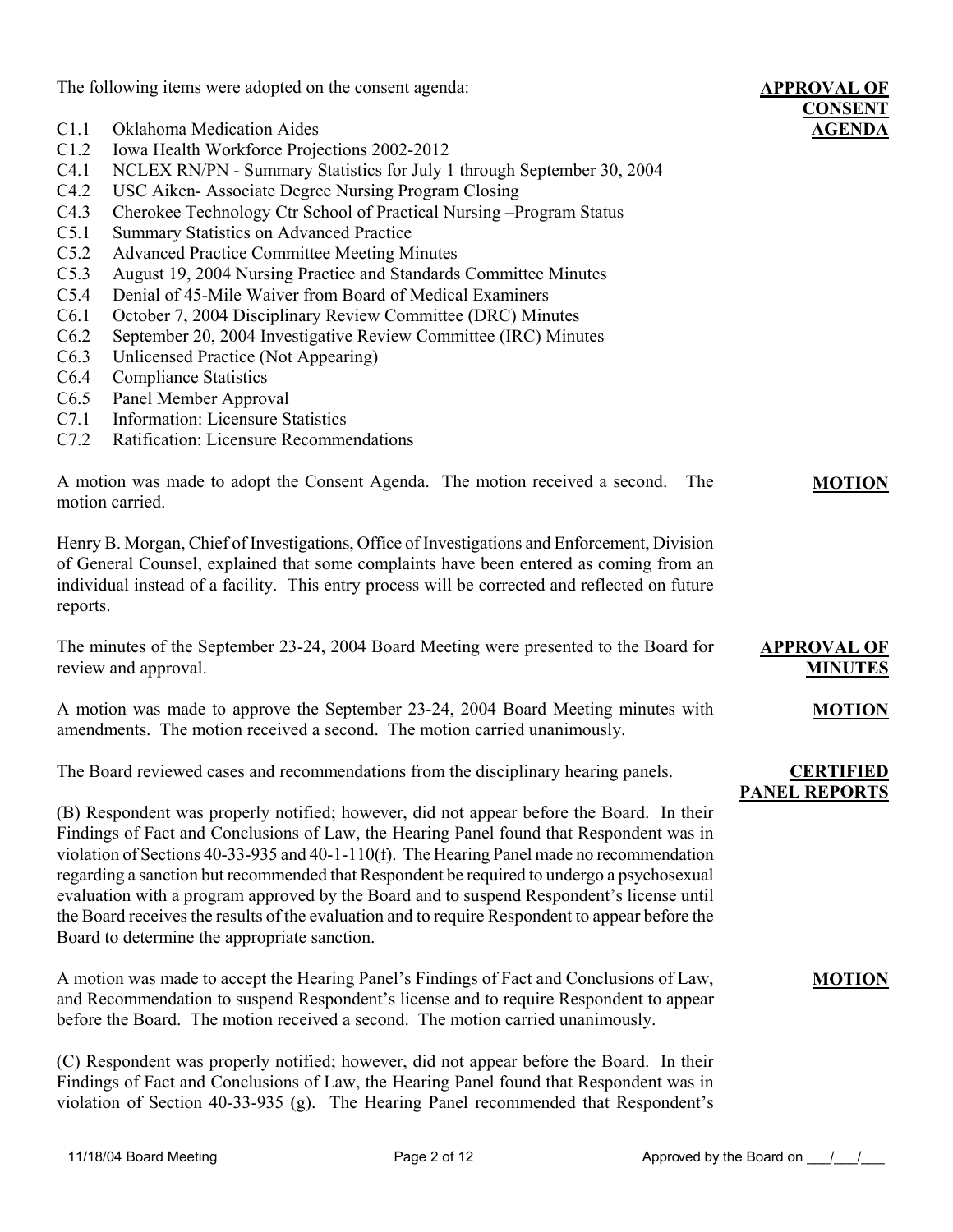license be suspended indefinitely, that the suspension may be stayed and the license reinstated provided that prior to reinstatement Respondent be required to re-enroll with the Recovering Professionals program (RPP), that the RPP provide the Board with a letter clearing Respondent to return to practice, that upon reinstatement Respondent be required to strictly adhere to the terms of the September 2003 order and that any violation of the terms of the order or violation of the agreement with RPP could result in an immediate temporary suspension of Respondent's license.

A motion was made to accept the Hearing Panel's Findings of Fact and Conclusions of Law, and Recommendation that Respondent's license be suspended indefinitely, that the suspension may be stayed and the license reinstated provided that prior to reinstatement Respondent be required to re-enroll with the Recovering Professionals program (RPP), that the RPP provide the Board with a letter clearing Respondent to return to practice, that upon reinstatement Respondent be required to strictly adhere to the terms of the September 2003 order and that any violation of the terms of the order or violation of the agreement with RPP could result in an immediate temporary suspension of Respondent's license. The motion received a second. The motion carried unanimously.

(D) Respondent was properly notified and appeared to respond to questions from the Board. In their Findings of Fact and Conclusions of Law, the Hearing Panel found that Respondent was in violation of Sections 40-33-935(g) and Regulation 91-19(c)(2). The Hearing Panel recommended that the Board issue no sanction but that Respondent be issued a nondisciplinary letter of caution. The panel made this recommendation due to a number of mitigating factors and the length of time since the violation occurred.

A motion was made to accept the Hearing Panel's Findings of Fact and Conclusions of Law, and Recommendation that no sanction be issued but that Respondent be issued a nondisciplinary letter of caution. The motion received a second. The motion carried unanimously.

(E) This case was rescheduled for the January 2005 Board meeting.

(F) Respondent was properly notified and appeared to respond to questions from the Board. In their Findings of Fact and Conclusions of Law, the Hearing Panel found that Respondent was in violation of Section 40-33-935 and Regulation 91-19(c)(3). The Hearing Panel recommended that Respondent be required to enroll in the Recovering Professionals Program (RPP) and adhere to the requirements of the program.

A motion was made to accept the Hearing Panel's Findings of Fact and Conclusions of Law, and Recommendation that Respondent is required to enroll in the Recovering Professionals Program (RPP) and adhere to the requirements of the program. The motion received a second. The motion carried unanimously.

(G) Respondent was properly notified; however, did not appear before the Board. In their Findings of Fact and Conclusions of Law, the Hearing Panel found that Respondent was in violation of Section 40-33-935 (g). The Hearing Panel recommended that Respondent's license be immediately suspended; however, suspension made be stayed upon Respondent coming into strict compliance with the RPP and upon receipt of a letter of recommendation to return to practice from the RPP.

A motion was made to accept the Hearing Panel's Findings of Fact and Conclusions of Law, and Recommendation that Respondent's license be immediately suspended; however,

## **MOTION**

#### **MOTION**

## **MOTION**

#### **MOTION**

i d'an de desemble de la completa de la completa de la completa de la completa de la completa de la completa d<br>La completa de la completa de la completa de la completa de la completa de la completa de la completa de la co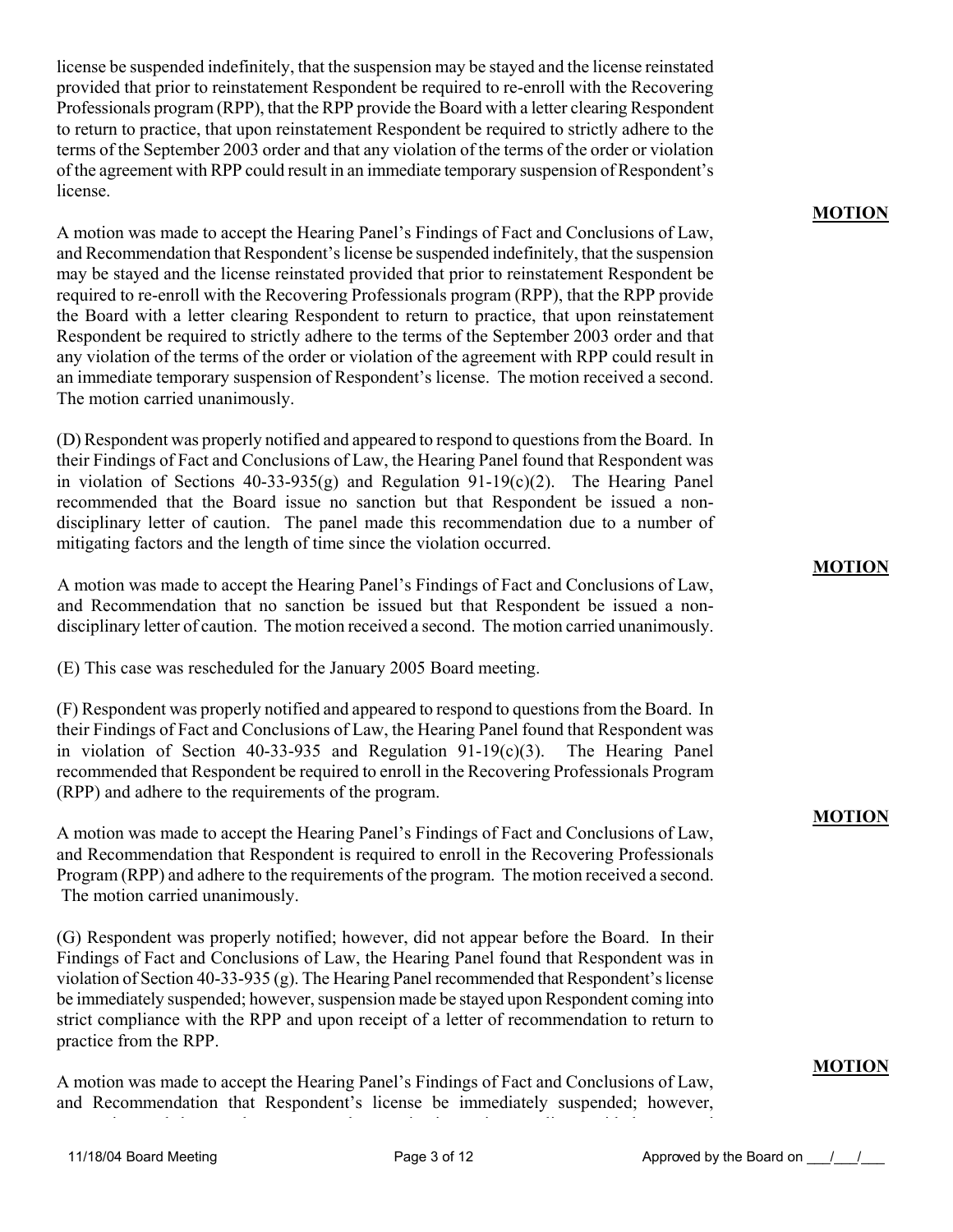suspension made be stayed upon Respondent coming into strict compliance with the RPP and upon receipt of a letter of recommendation to return to practice from the RPP. The motion received a second. The motion carried unanimously. (H) Respondent was properly notified and appeared to respond to questions from the Board. In a Memorandum of Agreement and Stipulations, Respondent stipulates and admits to violation of Section 40-33-935. A motion was made to temporarily suspend Respondent's license, require a Recovering Professionals Program (RPP) evaluation, based on evaluation suspension may be stayed, must work in a board approved practice setting, quarterly employer reports and an evaluation from the psychiatrist of record. The motion received a second. The motion carried unanimously. (I) This case was rescheduled for the January 2005 Board meeting (J) Respondent was properly notified and appeared to respond to questions from the Board. Respondent requested the Board consider reinstatement of license as set forth in previous order. Motion to go into executive session to receive legal counsel. The motion received a second. The motion carried unanimously. Motion to return to public session. The motion received a second. The motion carried unanimously. A motion was made to reinstate Respondent's registered nurse license under the condition that Respondent complete all psychological modules prior to reinstatement, remain under psychiatric treatment with quarterly reports to the Board, practice in a Board approved practice setting with no long-term care, home health nor agency (Administrator may approve practice setting), must work under the supervision of a on-site/on-shift registered nurse or licensed physician, and appear before the Board six months after reinstatement for a progress report. The motion received a second. The motion carried with one nay. (K) Respondent appeared before the Board to answer questions related to unlicensed practice. A motion was made to issue a private reprimand and to delay payment of \$750 civil penalty until after licensure. The motion received a second. The motion carried unanimously. **MOTION MOTION MOTION MOTION MOTION**  Candidates for the National Council Licensure Examination (NCLEX) and applicants for licensure by endorsement appeared before the Board to respond to questions regarding reported criminal and/or disciplinary records. (L) NCLEX-RN Candidate - Candidate was properly notified and appeared for Board questioning. **SPECIAL LICENSURE APPEARANCES**

A motion was made to allow the Candidate to take the NCLEX-RN and upon successful completion be licensed as a registered nurse South Carolina. The motion received a second. The motion carried unanimously.

(M) NCLEX-RN Candidate - Candidate was properly notified and appeared for Board questioning.

**MOTION**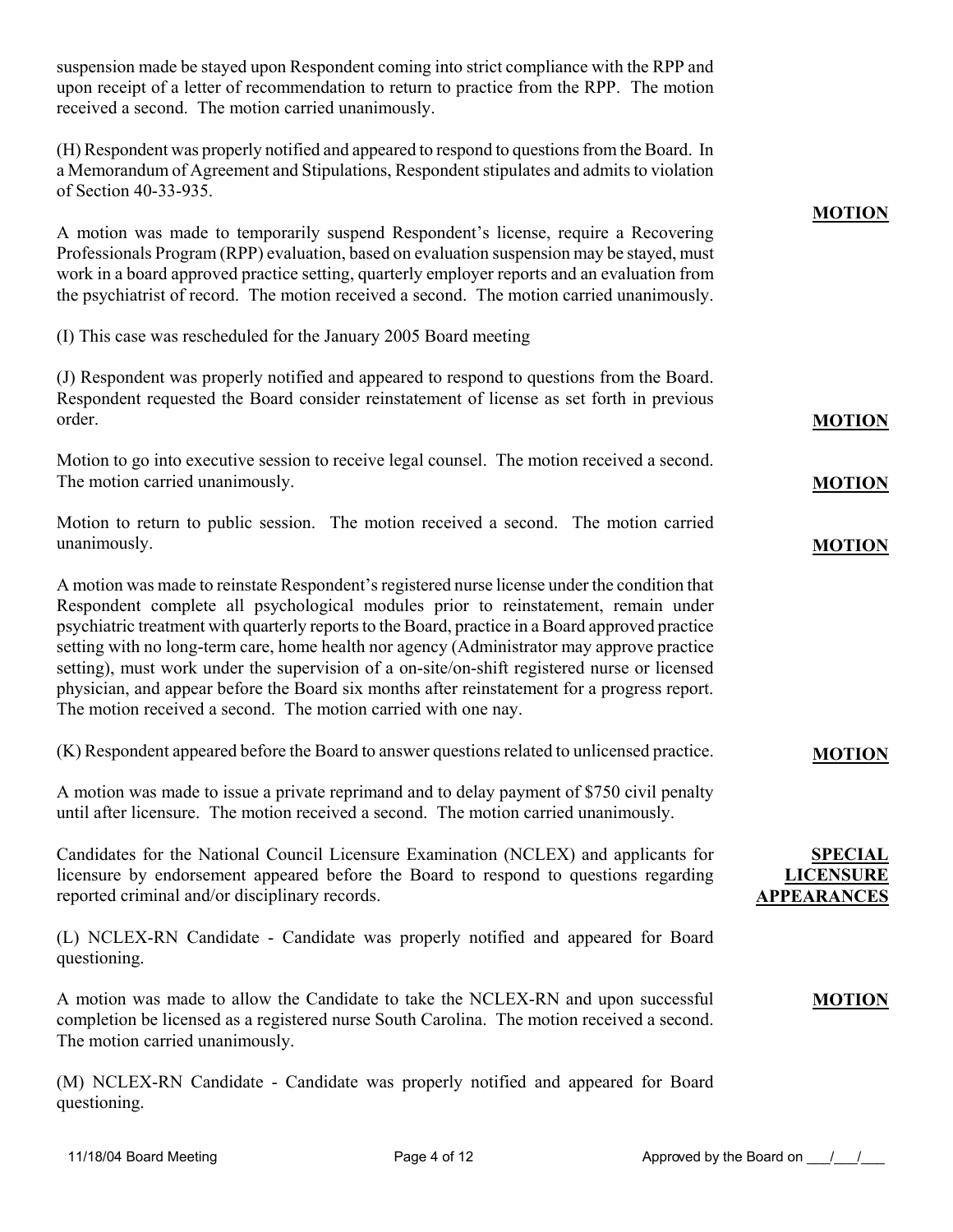A motion was made to allow the Candidate to take the NCLEX-RN and upon successful completion be licensed as a registered nurse in South Carolina. The motion received a second. The motion carried unanimously.

(N) NCLEX-PN Candidate - Candidate was properly notified and appeared for Board questioning. Dr. Kearney-Nunnery recused herself on this case.

A motion was made to allow the Candidate to take the NCLEX-PN and upon successful completion be licensed as a practical nurse in South Carolina. The motion received a second. The motion carried unanimously.

(O) Registered Nurse Endorsement Applicant - Applicant was properly notified and appeared for Board questioning.

A motion was made to allow Applicant to be issued a registered nurse license in South Carolina based on endorsement. The motion received a second. The motion carried unanimously.

Sam Finklea of the Office of General Counsel, Department of Health and Environmental Control (DHEC) appeared before the Board to discuss implementation of the Emergency Heath **HEALTH POWERS** Powers Act, which passed in 2003. The Act provides powers to meet catastrophes such as the SARS virus, Spanish Flu, bioterrorism, etc. Existing statutory capabilities and authority may not be sufficient to respond to a rapidly developing epidemic. Mr. Finklea explained that the Act establishes reasonably comprehensive procedures for some areas but further details are needed for other areas, which would be covered in regulation. DHEC has drafted a regulation to complement Section 44-29-10 and Regulations 61-20 and 61-15 as well as filling in details implied by the Act. The DHEC Board will consider the regulation in January 2005 and will accept public comment according to law. DHEC is soliciting comments from other affected entities (healthcare provider organizations, governmental agencies, general public, etc.) Questions that Mr. Finklea wanted considered included: 1) If we assume casualties numbering in the hundreds, should healthcare providers treat on a first come – first served bases or apply some other criteria? and 2) Can triage officer classify some patients as "Dead/Dying" or "Expectant" without violating the applicable standard of care? Questions were asked about interfacing with the military and possible "turf" issues. Mr. Finklea explained that the state emergency operations group would be authority in our state. There was concern that the present coroner system does not require a medical background. It was explained that coroners have medical examiners associated with their offices. Bioterrorism training will be available from Area Health Education Consortium (AHEC).

At the invitation of the Board, Kelly Jones appeared to discuss proposed legislation for the Registered Surgical Technologist and Licensed Surgical Assistant Practice Act (S63 / H3254). She reported that the South Carolina Nurses Association had reviewed this proposed legislation and has no objections. The Board of Medical Examiners supports the legislation. Currently, there are approximately 700 certified surgical technologists in South Carolina with many in that role who are not certified. The legislation would have the Board of Medical Examiners appoint an advisory committee for surgical technologists and assistants. Ms. Jones reported that they are not trying to create problems for any other healthcare professionals and that this legislation is not tied to reimbursement in any way. They feel it will lead to improved public protection in the future as new professionals enter the field.

**MOTION**

**MOTION**

**MOTION**

# **EMERGENCY ACT**

# **PROPOSED SURGICAL TECHNICIAN REGULATION**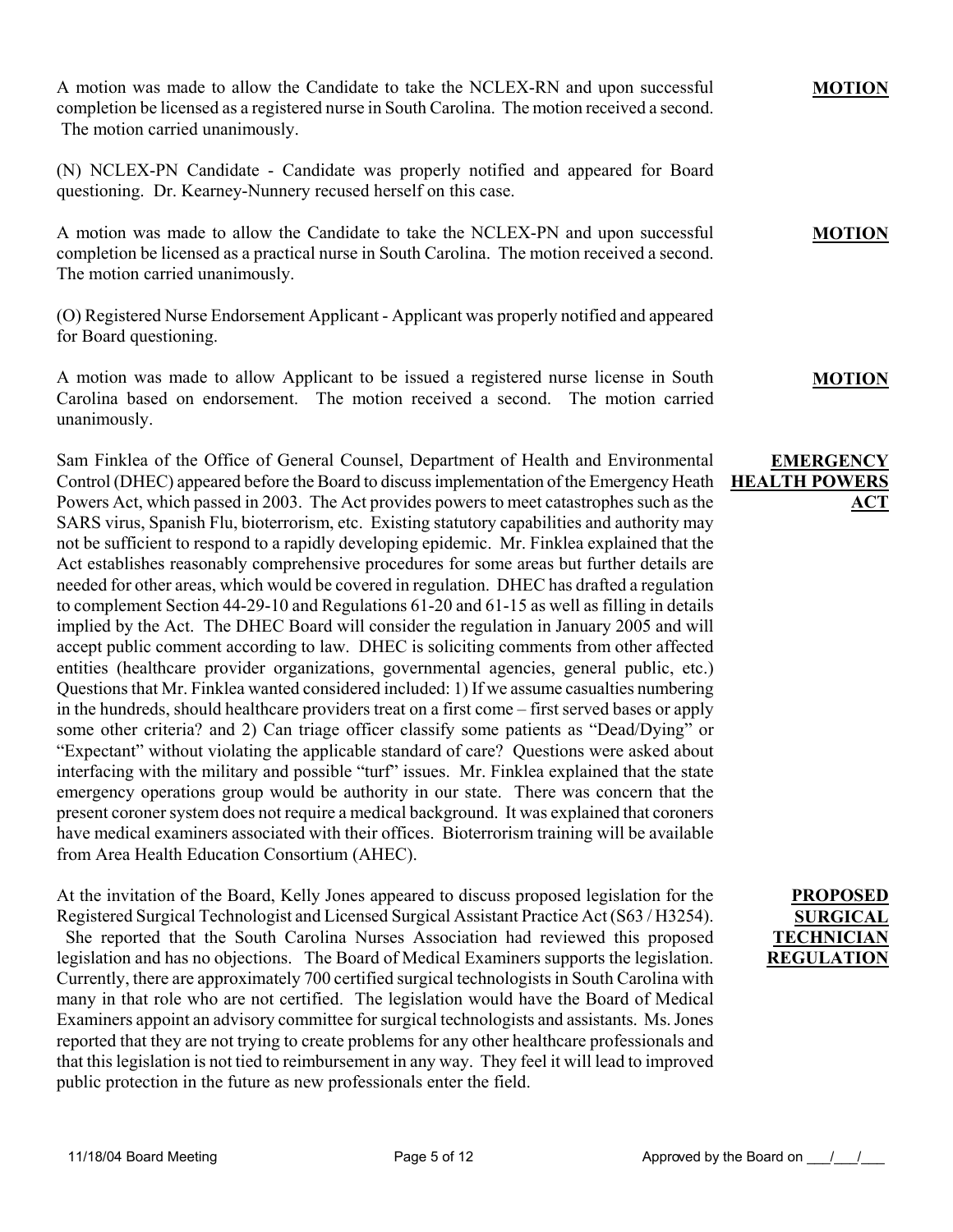Dorothy Roberts appeared before the Board to request that the Certified Medical-Surgical **REQUEST TO ADD**  Registered Nurse (CMSRN) certification be added to the continued competency criteria. She explained that there are two medical-surgical certifications for nurses and that the CMSRN examination is more stringent that the American Nurse Credentialing Center (ANCC) examination. She further explained that the ANCC certification does not have the same clinical focus as the CMSRN certification. She clarified that CMRSN is not an advanced practice examination; however, they are working toward advanced practice status. They are currently working toward American Board of Nursing Specialties (ABNS) approval.

A motion was made to add the Certified Medical-Surgical Registered Nurse (CMSRN) certification for registered nurses (not licensed practical nurses or advanced practice nurse) to the continued competency criteria. The motion received a second. The motion carried with one abstention.

## **ADMINISTRATOR'S REPORT**

Ms. Bursinger reported that she is meeting with healthcare facilities throughout the state to explain the Practitioner Remediation and Enhancement Partnership (PREP) program. At the September 2004 meeting, the South Carolina Board of Nursing voted to expand PREP and offer it to all facilities in our state. The Joint Commission on Accreditation of Healthcare Organizations (JCAHO) has written patient care standards, which parallel the mission of the PREP program in many ways.

Patricia F. Glenn, Administrator for the South Carolina Boards of Examiners in Psychology and Social Work Examiners, forwarded a copy of the final draft of proposed "Duty To Protect" legislation prepared by the South Carolina Psychological Association (SCPA). The SCPA is seeking support for this legislation. This legislation would require a licensed marriage /family therapist, professional counselor, certified school psychologist, psycho-educational specialist, psychologist, physician, nurse, social worker or certified substance abuse counselor to take reasonable precautions to protect third parties from violent behavior or other serious harm when their patient has communicated an explicit threat to kill or inflict serious bodily injury upon an identifiable third party. The Board reviewed the information provided and supports the legislation.

In October 2004, Dr. Whiting and Ms. Bursinger attended the Citizens Advocacy Center meeting. Topics discussed at the meeting included the need for more public members on licensing boards, consumer friendly web sites, processing of complaints, the Practitioner Remediation and Enhancement Partnership (PREP) program, health professional competence, etc. Dr. Whiting said that it was a very thought provoking meeting.

## **PRESIDENT'S REPORT**

At the September 23, 2004 Board meeting, Dr. Whiting appointed Board Members Debra Newton and James Rogers to serve on the Nominating Committee for 2005 Board of Nursing Officers. The Nominating Committee presented the following slate of 2005 officers for consideration and vote: Sylvia Whiting -President, Suzanne White -Vice President and Brenda Martin -Secretary. The nominees agreed to serve.

Motion that Sylvia Whiting remain Board President for 2005, Suzanne White remain Board Vice- President for 2005, and Brenda Martin remain Board Secretary for 2005. The motion

**ACADEMY OF MEDICAL-SURGICAL NURSES CERTIFICATION TO COMPETENCY CRITERIA -**

**MOTION** 

**PREP UPDATE**

**"DUTY TO PROTECT" LEGISLATION SC PSYCH. ASSOCIATION (SCPA)**

**CITIZENS ADVOCACY CENTER REPORT**

> **NOMINATING COMMITTEE REPORT - ELECTION OF 2005 OFFICERS**

> > **MOTION**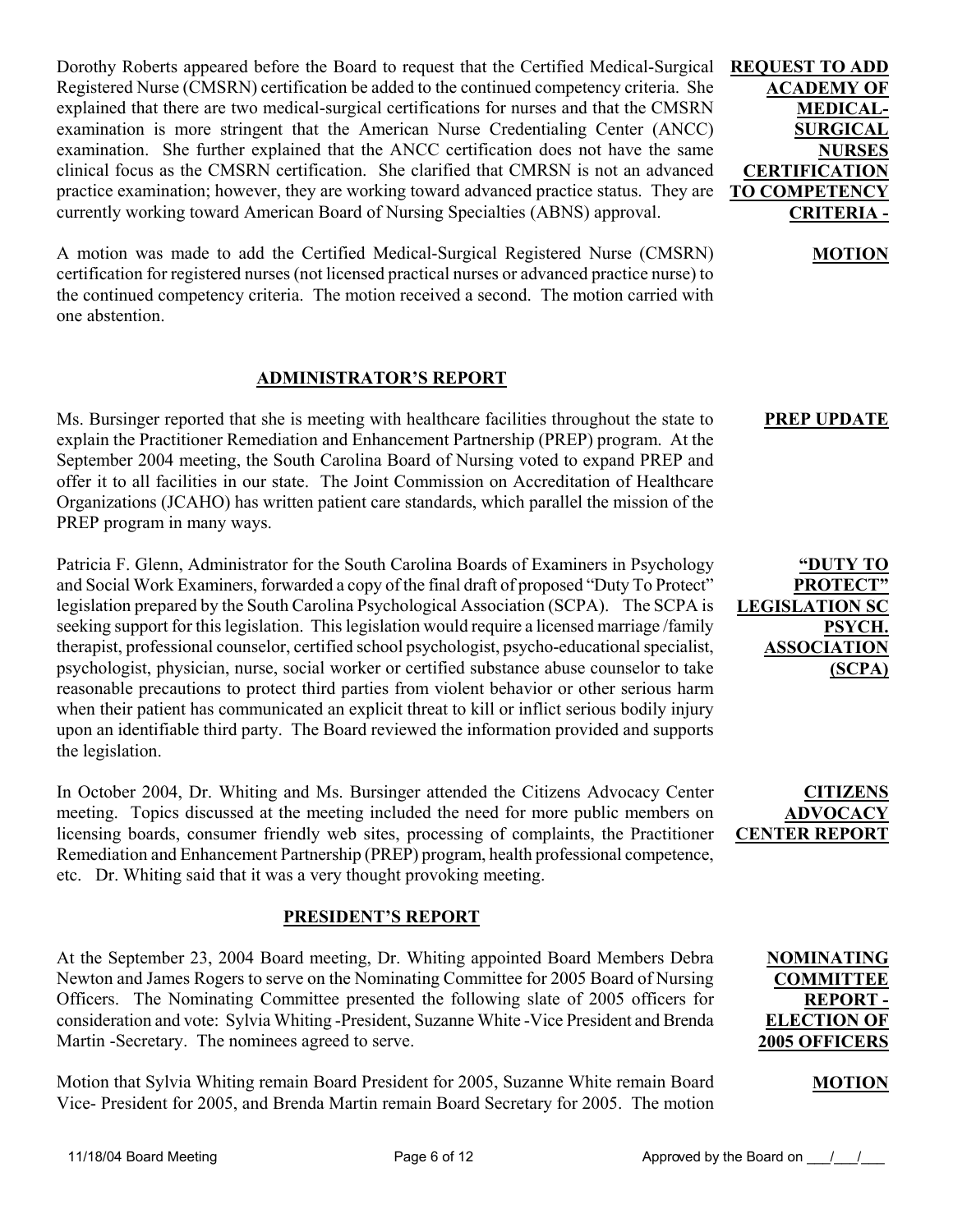The Board discussed 2005 committee and task force assignments.

| <b>Committee/Task Force</b>                                                           | <b>Board Member</b> | <b>Staff Member</b>                        | <b>ASSIGNMENTS</b><br><b>FOR 2005</b> |
|---------------------------------------------------------------------------------------|---------------------|--------------------------------------------|---------------------------------------|
| <b>Advanced Practice Committee</b>                                                    | White               | Johnson                                    |                                       |
| <b>Advisory Committee on Nursing</b>                                                  | Lewis               | Bursinger, Johnson, Murphy                 |                                       |
| Disciplinary Review Committee                                                         |                     | Morgan                                     |                                       |
| <b>Investigative Review Committee</b>                                                 |                     | Morgan                                     |                                       |
| Legislative Committee                                                                 | Rogers              | Bursinger, Duncan                          |                                       |
| Nursing Practice & Standards Committee                                                | Martin              | Johnson                                    |                                       |
| <b>RPP Advisory Committee</b>                                                         | Whiting             | Bursinger, Morgan                          |                                       |
| School Health / UAP Task Force                                                        | Doria, James        | Bursinger, Johnson                         |                                       |
| <b>Nurse Practice Act</b><br>/ Collaboration Committee                                |                     | Kearney-Nunnery Bursinger, Johnson, Murphy |                                       |
| The Cellebeartier Committee and Money Davidse, Ant Teel, Fears will continue to meal- |                     |                                            |                                       |

The Collaboration Committee and Nurse Practice Act Task Force will continue to work together as the Board of Medical Examiners completes the re-write of their practice act.

A motion was made to approve the above committee assignments for 2005. The motion received a second. The motion carried unanimously.

# **REPORTS/UPDATES**

The Board reviewed the following changes that were discussed and approved at the September 2004 Board Meeting:

**Section 40-33-34(F)(1)(d):** Delete "the DEA number" and insert in its place "all prescribing numbers required by law."

**Section 40-33-36(D)(3):** Add "except that the board, in its discretion, may issue a license to a person on probation in another state when the board determines that the probationary conditions will adequately protect the public and not unreasonably burden the board or department" to the end of that section.

**Section 40-33-40(B)(2)(d):** Delete "in another jurisdiction where authorized to practice."

**Section 40-33-40(B)(3):** Add "within the preceding two years."

**Section 40-33-40:** Insert "(C) Demonstration of competency for reinstatement from lapsed or

**COMMITTEE** 

**MOTION**

**PRACTICE ACT REVISIONS**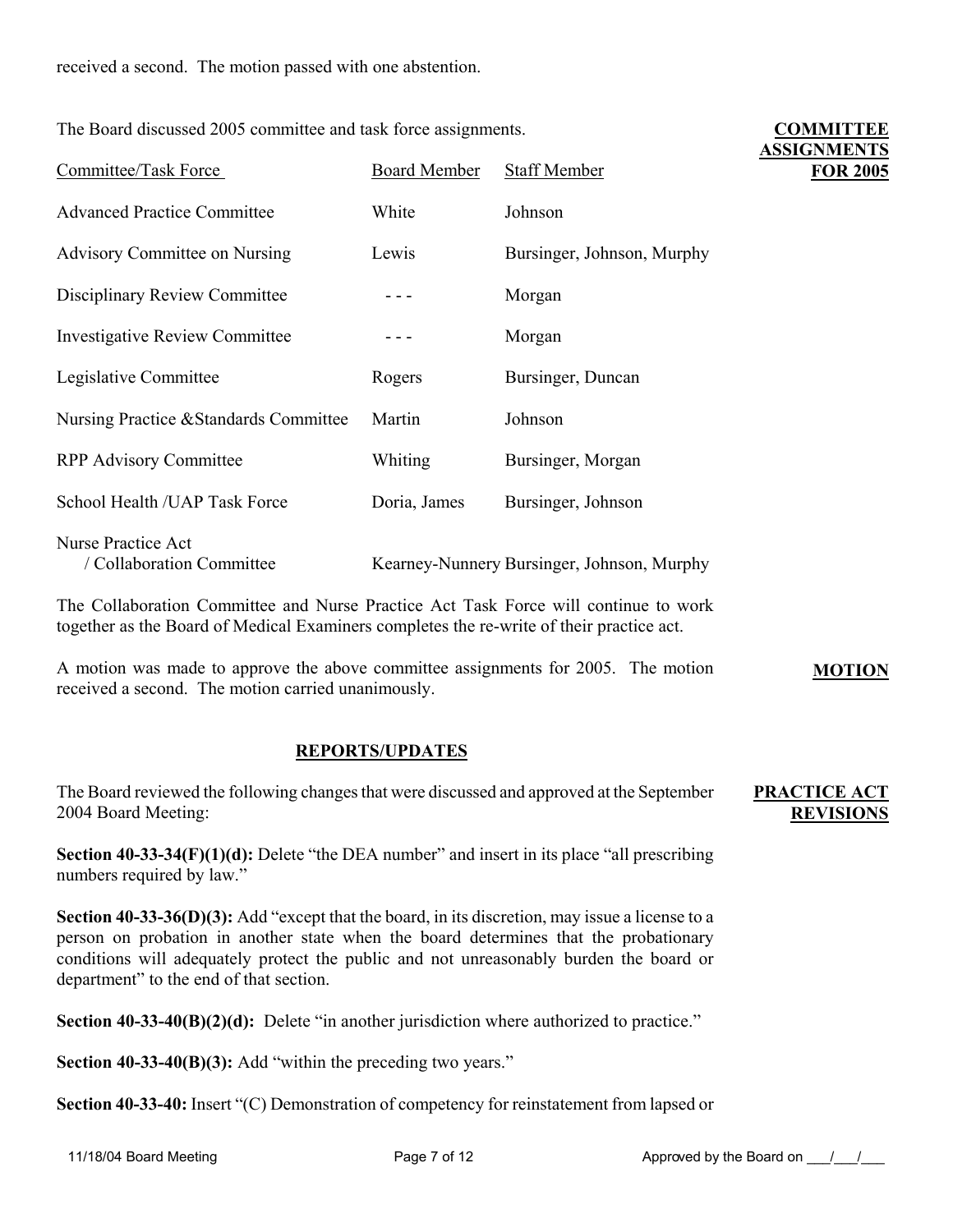inactive status or licensure of a person who holds a current authorization to practice another state or jurisdiction of this country or territory or dependency of the United States requires documented evidence of at least one of the requirements in (B) above during the preceding two years."

**Section 40-33-190(A):** This paragraph begins "No person connected with any complaint, investigation, or other proceeding before the board including, but not limited to, a witness, counsel, counsel's secretary, board member, board employee, court reporter, or investigator may . . . " It is suggested that "mention the existence of the complaint, investigation or other proceeding, disclose any information pertaining to the complaint, investigation or other proceeding . . . " be replaced with "disclose any information tending to identify the initial complainant or any witness or party to the complaint" with the paragraph continuing to end with "... or discuss any testimony or other evidence in the complaint, investigation, or proceeding, and then only to the extent necessary for the proper disposition of the complaint, investigation, or other proceeding."

The following changes were presented and recommended for approval at the November meeting.

Staff recently questioned the requirement of a birth certificate or valid passport for licensure. This requirement was carried over from the old Nurse Practice Act and now appears in Sections  $40-33-32(B)(4)$  and  $40-33-35(4)$ . Producing a birth certificate sometimes is impossible for nurses with established identities, some of whom are licensed in other states. However, from time to time staff has had to advise applicants that they cannot be licensed in this state, because they cannot provide a copy of a birth certificate or a valid passport. The intent of the requirement is to obtain satisfactory proof of the applicant's identity and age. That being the case, we should be able to accept other satisfactory proof of an applicant's identity and age and thereby remove an unnecessary impediment to licensure in this state. This suggestion appears to be appropriate, therefore, this office respectfully recommends that these amendments be approved and presented to the legislature.

**Section 40-33-32(B)(4).** Delete "a copy of the applicant's birth certificate or a valid passport issued by the applicant's country of origin" and insert in its place "satisfactory proof of identity and age."

**Section 40-33-35(4)**. Delete "a copy of the applicant's birth certificate or a valid passport issued by the applicant's country of origin" and insert in its place "satisfactory proof of identity and age."

The question of what documents to accept as satisfactory proof, of course, is not new and has been addressed by state and federal agencies successfully for many years. The best model for us probably is the list of documents recognized by the Federal Immigration and Naturalization Service (INS). A copy of the INS chart listing the documents accepted for similar purposes is attached for your information and convenience. This can be handled administratively by a motion to authorize the staff to accept documents identified on the list.

**Section 40-33-35(7).** References should refer to Section 40-33-32 instead of Section 40-33- 34.

**Section 40-33-36.** In paragraph  $D(1)(a)$ : Add "an advanced practice registered nurse" to the list of practitioners and correct the grammar accordingly. APRNs are not mentioned as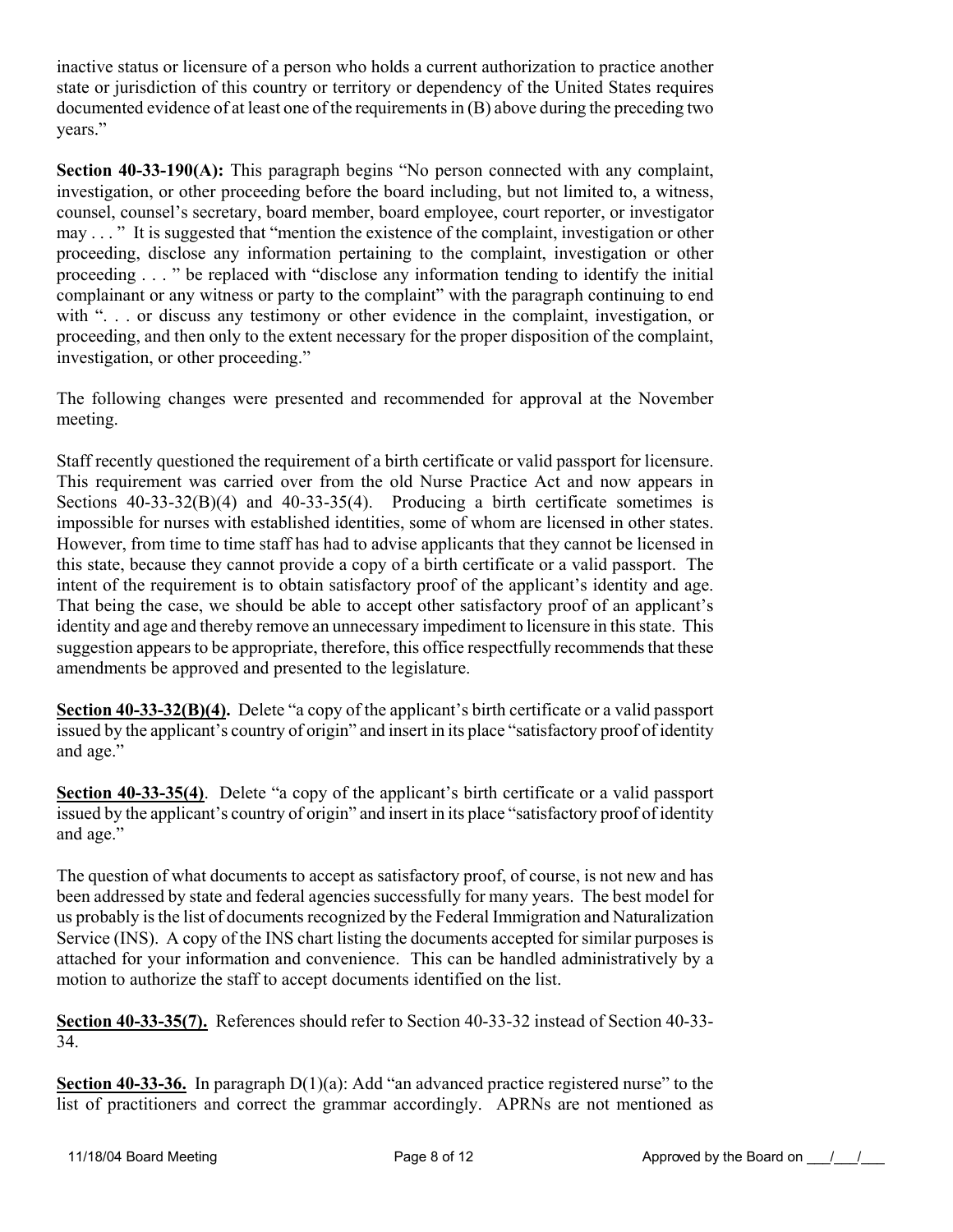persons to whom a temporary or limited may be issued.

**Section 40-33-36.** In paragraph D(1)(b): Add at the end of that section "except that the board in its discretion, may issue a license to a person on probation in another state when the board determines that the probationary conditions will adequately protect the public and not unreasonably burden the board or department." This amendment will provide that the board in its discretion, could determine whether and under what conditions to license an otherwise qualified applicant.

**Section 40-33-39.** Add new section to read: "A licensed nurse must clearly identify himself or herself as officially licensed by the board. A licensed nurse shall wear a clearly legible identification badge or other adornment at least one inch by three inches in size bearing the nurse's name and title as officially licensed." This addition was approved at the September Board meeting.

Ms. White is concerned about the timeframe for employers to report incidents to the Board. She is worried that employers who are past the time may not report an incident because of possibility of being fined. Ms. White suggested that the time frame be changed to 30 days. Ms. James suggested that it be change to 20 business days. The board made no motion to change this requirement.

It was noted that we require that complaints be notarized. Some complainants may not want to pay for notarizing and not file complaint. Ms. McClain stated that if a notary is not required by statute, then complaint form would be revised.

A motion was made to approve "housekeeping" amendments to the Nurse Practice Act as presented. The motion received a second. The motion carried unanimously.

The Advisory Committee on Nursing (ACON) accepted the following nominations at their October 12, 2004 meeting with recommendation for appointment by the Board. More than one nomination was received in the category of Educator at Large only. Only one or no nominations were received in the other categories. With the exception of Advanced Practice, these are new appointments for a term of two years. Advanced Practice position would be a reappointment for a term of three years.

EDUCATION NOMINEE(S) LPN Educator Jeanne Gue Continuing Education Melissa Blevins

#### PRACTICE

Nursing Service Admin-Hospital (Urban) Catherine Whelchel Nursing Service Admin-Mental Health Julia Burkette Nursing Service Admin-Community Care No Nominations Received Nursing Service Admin-Public Health No Nominations Received **\*** Nursing Service Admin-Advanced Practice Debbie Hopla

Educator at Large The Marilyn Brady / Kathleen Crispin

A motion was made to appoint Marilyn Brady as Educator at Large and to approve and appoint the other nominations as presented and recommended by The Advisory Committee on Nursing. The motion received a second. The motion carried unanimously.

## **MOTION**

## **ACON UPDATE**

#### **MOTION**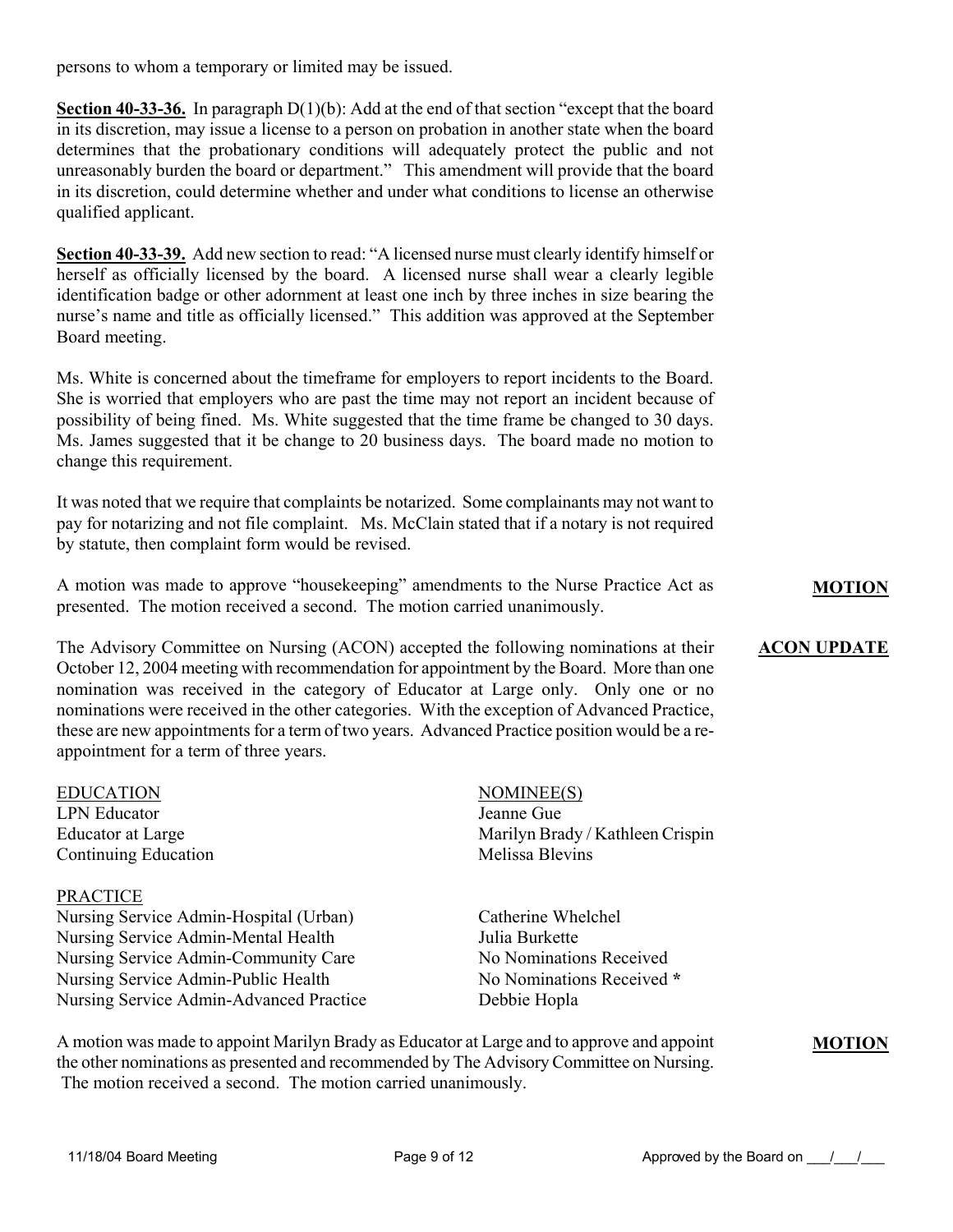The Board reviewed the size of ACON and groups represented. Dr. Lewis reported that the Deans and Director's Council sent a letter to the Board requesting to be a voting member of the Advisory Committee on Nursing (ACON). This request will be sent to ACON with the suggestion that ACON consider moving some ex officio membership to consultants and call on them for advice when appropriate.

# **PRACTICE**

At the September 2004 Board meeting, the Board denied an adult nurse practitioner's (ANP) request for waiver of the forty-five miles from the supervising physician requirement. The ANP's supervising physician was to be a psychiatrist. There was discussion about which advanced practice registered nurses (APRN) are providing psychiatric treatment. The Board requested that the Advanced Practice Committee (APC) review this information. The APC agreed that only a qualified Psych Clinical Nurse Specialist and Nurse Practitioner could provide psychotherapy. After a lengthy discussion, the APC made the following recommendation: The Board's responsibility is to ensure as an APRN all requirements for licensure are met. As to individual APRN practices, written protocols between the APRN and physician / dentist / medical staff clarify along with the national specialty certification as to what the scope is of an individual APRN practice.

At their September 17, 2004 meeting, the Advanced Practice Committee (APC) elected Sheryl Russell as committee chair and Debby Greenlaw as vice-chair. The APC also nominated Jeremie Sherman and Bernadette Pinkney to represent family practice on the committee.

A motion was made to appoint Jeremie Sherman and Bernadette Pinkney to represent family practice as presented and recommended by Advanced Practice Committee. The motion received a second. The motion carried unanimously.

The Nursing Practice and Standards Committee (NPSC) received letters from the following members to serve an additional term on their committee: Benny Marrett representing Emergency Nursing; Cynthia Williams representing Acute Care RN and Cathy Young Jones representing School Health. The NPSC recommends approval of these requests.

A motion was made to reappoint Benny Marrett – Emergency Nursing; Cynthia Williams – Acute Care RN and Cathy Young Jones- School Health for an additional term as presented and recommended by the Nursing Practice and Standards Committee. The motion received a second. The motion carried unanimously.

## **EDUCATION**

Muriel Horton, MSN, RN, Dean of Nursing, Trident Technical College appeared before the Advisory Committee on Nursing (ACON) to request approval to employ Cathleen Brannigan who will complete her masters in nursing degree at the Medical University of South Carolina in May 2005. She currently holds a bachelor's degree in Speech and Hearing as well as a bachelor's degree in nursing. Dean Horton reports that Ms. Brannigan has an excellent medical-surgical background and has demonstrated exemplary clinical and teaching skills with students at Roper St. Francis Healthcare. Dean Horton explained that Trident Technical College admits 276 students each year with a current enrollment of 465 students. They have 22 full time faculty positions with two vacancies. They have run ads in the newspaper for one

**ADVANCED PRACTICE COMMITTEE**

#### **MOTION**

**NURSING PRACTICE & STANDARDS COMMITTEE**

#### **MOTION**

**TRIDENT TECHNICAL COLLEGE – REQUEST FOR FACULTY APPROVAL**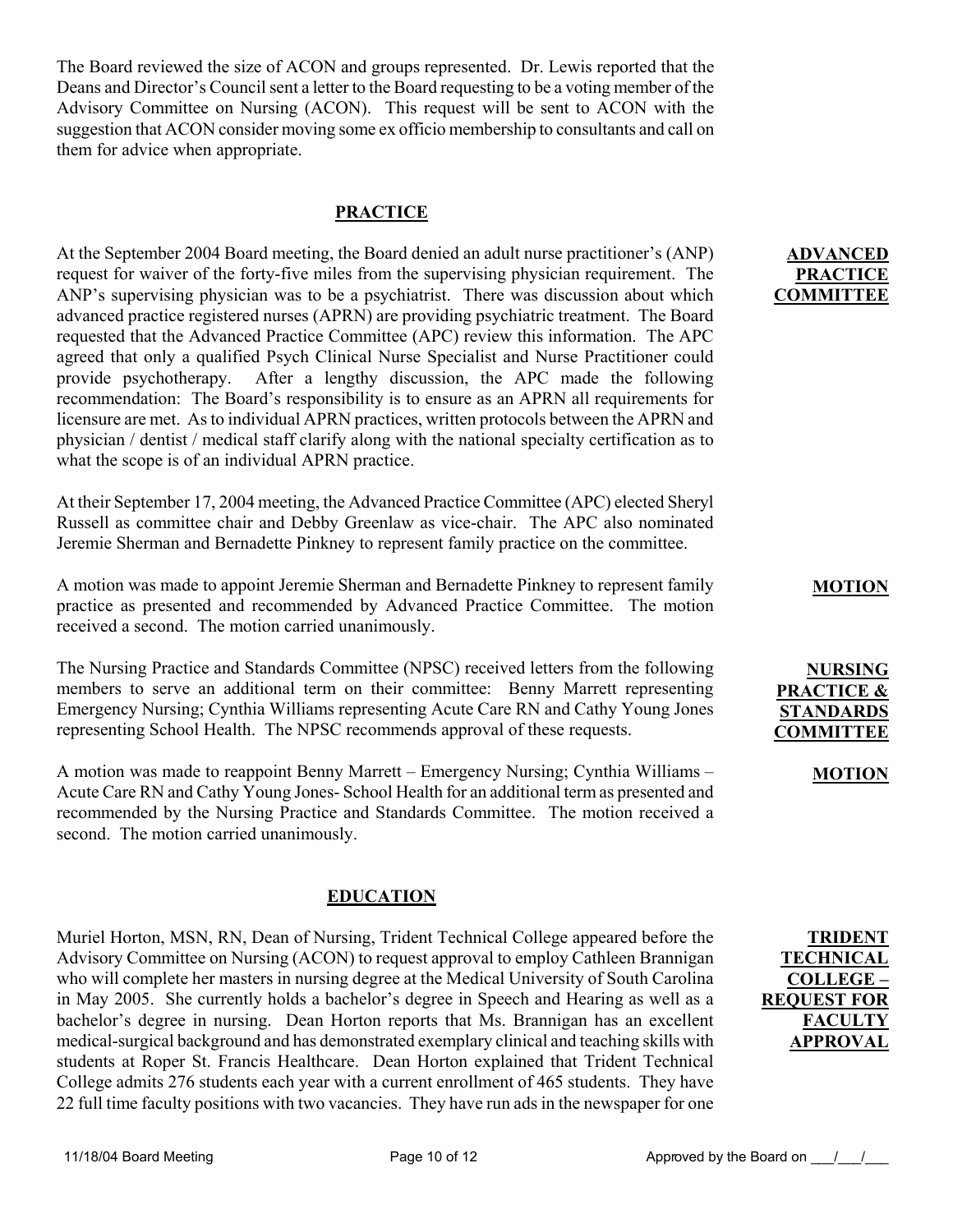of the positions for over a year and since July for the second position. ACON recommends approval of this request.

A motion was made to approve Trident Technical College to employ Cathleen Brannigan who will complete her masters in nursing degree at the Medical University of South Carolina in May 2005 as recommended by Advisory Committee on Nursing. The motion received a second. The motion carried unanimously.

The Educational Regulations Subcommittee of the Advisory Committee on Nursing (ACON) met in August, September and October with much progress made. However, due to the complexity of overlaps within the regulations, it is felt that the recommendations need to be presented as a whole. The group also believes that it is premature to approve out-of-state nursing programs before the revisions have been made. In addition to the changes being made, the subcommittee recognizes other facets of out-of-state program need to be explored such as distance learning, clinical teaching versus didactic teaching. The ACON and its Educational Regulations Subcommittee recommend that the Board place a hold on actions for approval of out-of-state nursing program requests until there is final approval of the revisions to the nursing program regulations.

It was noted that there is a difference between distance education programs located in and outside of our state. Questions that were raised included: What is driving students to the outof-state and distance learning programs? Can a state legally approve a program not located in their jurisdiction? For the purpose of licensure, the Board has always accepted education from out-of-state schools as long was they are approved by the state in which they are located. Is there a difference if the school is a distance-learning program? Other states and the National Council of State Board of Nursing (NCSBN) are asking these same questions. Boards of nursing are asking NCSBN for model rules for out of state schools. They are doing research on clinical experience. There is concern that clinical facilities will not have space and time for in state and out of state schools. The schools, facilities and also the South Carolina Organization of Nurse Executives (SCONE) need to maintain good communication.

A motion was made to accept the Advisory Committee on Nursing's recommendation to hold any actions for approval of out-of-state nursing program requests until there is final approval of the revisions to the nursing program regulations. The motion received a second. The motion carried unanimously.

At the July 2004 meeting, the Board asked the Advisory Committee on Nursing (ACON) to review and provide input as well as recommendations regarding clarification of the out-of-state registered nurse to bachelors degree in nursing education program approval process and need for approval. At their August 31, 2004 meeting, ACON discussed concerns regarding this program. There was concern about competition for clinical sites. ACON recommended that the Board acknowledge the Kaplan Registered Nurse to Bachelors Degree in Nursing Education Program and that the clinical experience is the responsibility of Kaplan, the clinical agencies and the student.

At the September 2004 meeting, the Board requested that a letter be sent to Kaplan requesting information regarding the accreditation of their RN to BSN nursing education program. That information has not been received.

# **LICENSING**

**MOTION**

**OUT OF STATE NURSING EDUCATION PROGRAMS REQUESTING CLINICAL EXPERIENCE IN SC**

# **MOTION**

**KAPLAN COLLEGE – RN TO BSN COMPLETION PROGRAM**